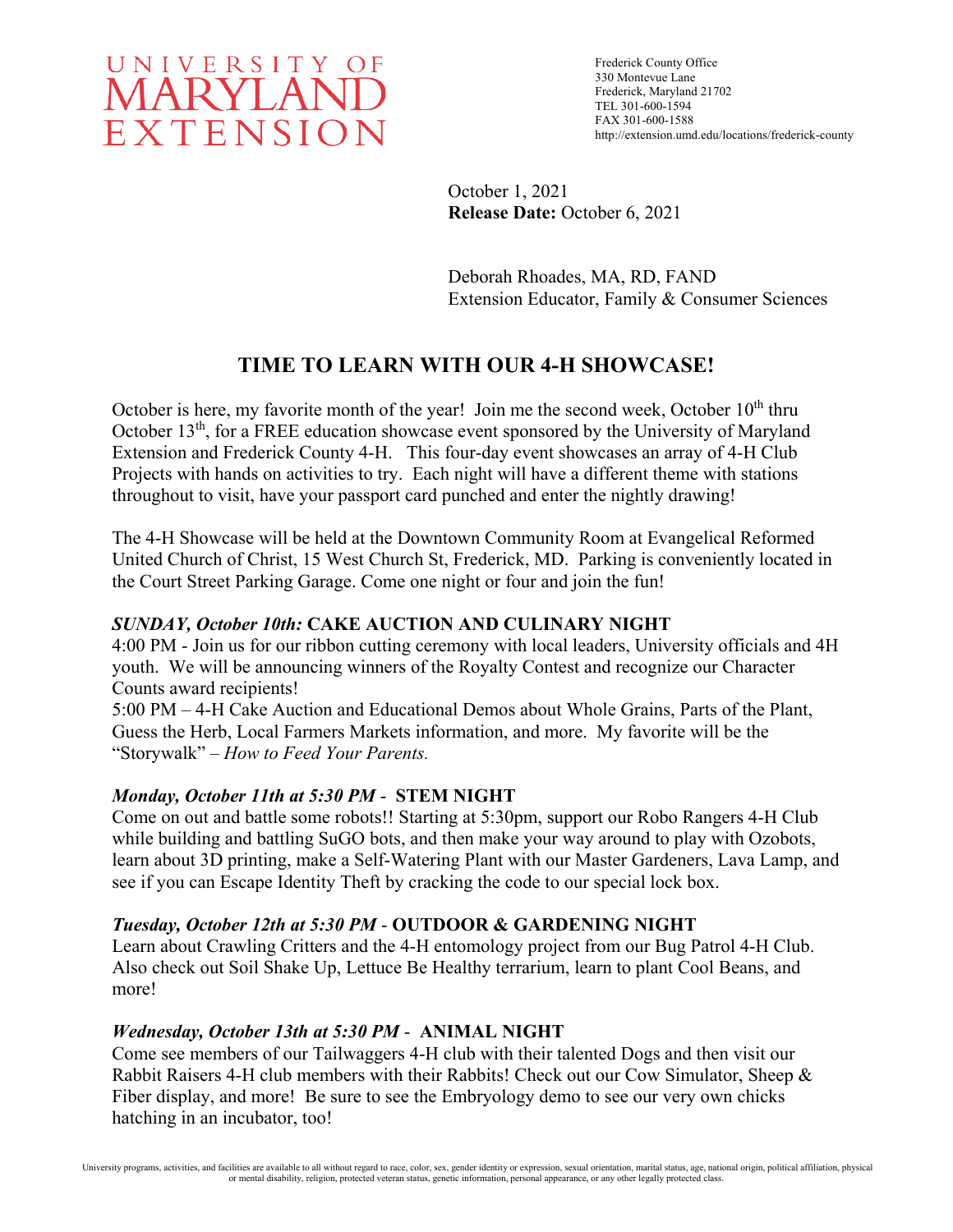4-H is the largest youth development program in the United States and Frederick County has the largest 4H program in the state of Maryland. Youth ages 5 to 18 are involved through community clubs, school enrichment programs, after school activities and camps. Here are two favorite recipes from the 4H Frederick County Baking Book.

#### **YEAST DINNER ROLLS**

1/2 cup milk 2 tbsp. sugar 1/4 cup water 1 package yeast 2 1/2 cups flour 1/2 tsp. salt 2 tbsp. butter

Heat milk, sugar and water to 120°F. Add yeast and set aside. Mix flour, salt, and butter in a large bowl. When yeast starts to raise add to the dry mixture. Mix until it forms a ball. Divide into 12 dinner rolls. Place into a greased 13x9-inch pan. Bake at 350°F for 20 minutes or golden brown. This recipe can be used for donuts or cinnamon rolls too.

#### **CARROT CAKE**

1 1/2 cups flour 1 1/2 cups sugar 1 teaspoon baking powder 1/2 teaspoon baking soda 1 teaspoon salt 1/2 teaspoon cinnamon 1/2 teaspoon ground ginger 1/2 teaspoon nutmeg 1 cup cooked mashed carrots 3/4 cup vegetable oil 1 can (8 ounces) crushed pineapple 3 eggs 1 teaspoon vanilla 1 tablespoon hot water 1/2 chopped nuts 1/4 cup raisins

Preheat oven to 350° F. Grease and flour 2 round cake pans. In a large bowl whisk together flour, sugar, baking powder, baking soda, salt, cinnamon, ginger, and nutmeg. Combine carrots, oil, pineapple, eggs, vanilla, and water. Add to the flour mixture and stir until well blended. Add nuts and raisins. Pour into two pans evenly. Bake for 35 -40 minutes. Let cool on wire racks.